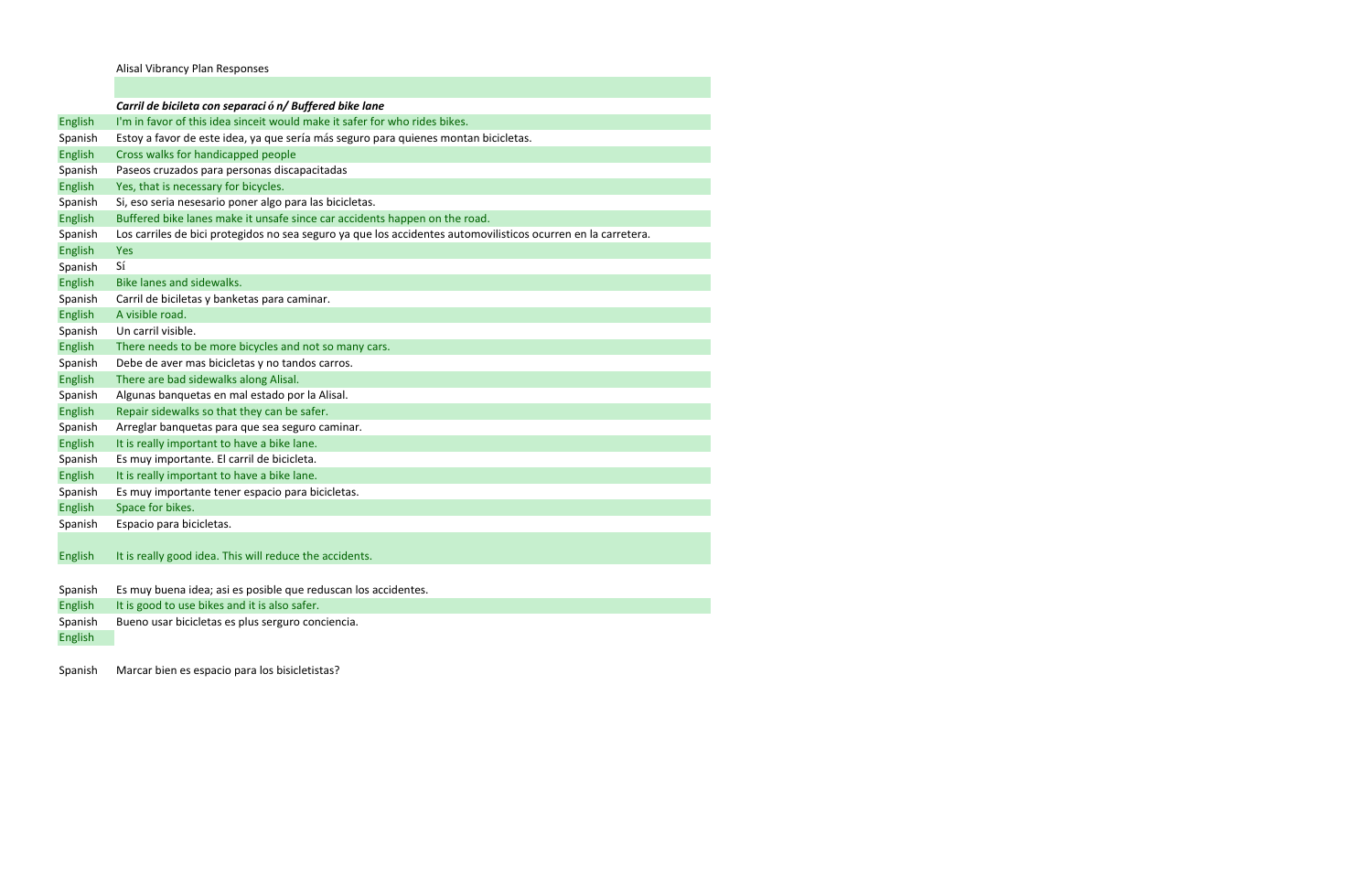|                                                                                                               | ¿Qué hace que una calle sea segura para andar en bicicleta, caminar y tomar el autobus? / What makes a street safe for bicycling |
|---------------------------------------------------------------------------------------------------------------|----------------------------------------------------------------------------------------------------------------------------------|
| Parada de autob ús con extensión de acera/ Bus shelter with curb extension                                    | Camell ó ncentral con cruce peatonal/ Median with crosswalk pedestrian island                                                    |
| This would be good since it can help as a form of protection towards the Pedestrians.                         | Yes it would help that way people feel safer when crossing at an intersection.                                                   |
| Esto sería bueno yaque puede ayudar como una forma de protección para los peatones.                           | Sí ayudarí de esa manera a las personas a sentirse más seguras al cruzar en una interse                                          |
| Expand la vanaueta light on the bus stops at night hesesita a roof                                            | Fix the stop lights.                                                                                                             |
| Ampliar la luz de la vanaueta en las paradas de abutobús por la noche. Hesesita necesita un techo.            | Repare las luces de parada.                                                                                                      |
| Expanding the sidewalk.                                                                                       | Yes, this is also necessary.                                                                                                     |
| Expander mas la vanqueta.                                                                                     | Si, eso tambien seria nesecario.                                                                                                 |
| Bus Shelter with curb extensions makes a street safer since they feel its protecting them.                    | Median with crosswalk pedestrian island is safe since it gets drivers attention on when                                          |
| Bus Shelter con extensiones de acera hace que una calle sea más segura ya que siente que está protegiéndolas. | La mediana con la isla peatones es segura ya que la atención de los conductores se deti                                          |
| Yes, solar panels and energy storage.                                                                         | Native plants with flowers. Native trees with flowers. Water fountains. White crossings.                                         |
| Sí, paneles solares y almacenamiento de energia.                                                              | Plantas nativas. Arboles nativos. Fuentes de agua. Paseos cruzados                                                               |
| Bus stops with roof and benches for rainy days.                                                               | The streets are okay for walking and crossing the streets.                                                                       |
| Parada para autobús con techo y banca para cuando llueve.                                                     | Está bien los camellónes para caminar y crusar la calle.                                                                         |

More trash cans by Del Monte.

Calle de Monte botes de basura.

| More street lights for safer streets at night. Back up trash cans can also improve safety.                                                                | Crosswalks with lights for pedestrians.                                                                                                          |
|-----------------------------------------------------------------------------------------------------------------------------------------------------------|--------------------------------------------------------------------------------------------------------------------------------------------------|
| Con luz en la Noche para que sea mas seguro. Recoger la basura de los lugares asignados mas seguro.                                                       | Cruces peatonal con luz intermitente.                                                                                                            |
| The bus stops.                                                                                                                                            | The crosswalks.                                                                                                                                  |
| Las paradas de autobus.                                                                                                                                   | El cruce peatonal.                                                                                                                               |
| Bus stops are important.                                                                                                                                  |                                                                                                                                                  |
| Paradas de autobus.                                                                                                                                       |                                                                                                                                                  |
| Extensions of the bus stops.                                                                                                                              | More paint for crosswalks.                                                                                                                       |
| Las extension de el autobus.                                                                                                                              | Mas pintadas los cruces peatonal.                                                                                                                |
| In a bus stop cars need to respect and stop so the pedestrians can cross. There needs to be a place where the buses can                                   |                                                                                                                                                  |
| stop.                                                                                                                                                     | There needs to be an island on the road so people can cross and stop.                                                                            |
| En una parada de autobus los demas vehiculos deben respetar y parar para que le gente se salga. Debe de ver un lugar<br>donde pueden parar los autobuses. | Si en la carretera de un lado el semaforo prende, las personas pueder<br>que el otro carril, tambien paren los carros y puean pasar sin peligro. |

Las paradas de autobuces deven estar mas seguras con Protecciones, y tambien con un tejado para cubrirce del sol y agua. ocura no se alcanza ver bien. Son muy importantes pero al estar marcados deben tener tanbien Señales con luz Por que aveces de noche en una calle

# $\mathsf{safe}$  for bicycling, walking, and taking the  $\mathsf k$

cruzar en una intersección.

s attention on when to stop. s conductores se detiene cuando se detiene.

eden cruzar ala mitad y parar en el otro camellon hasta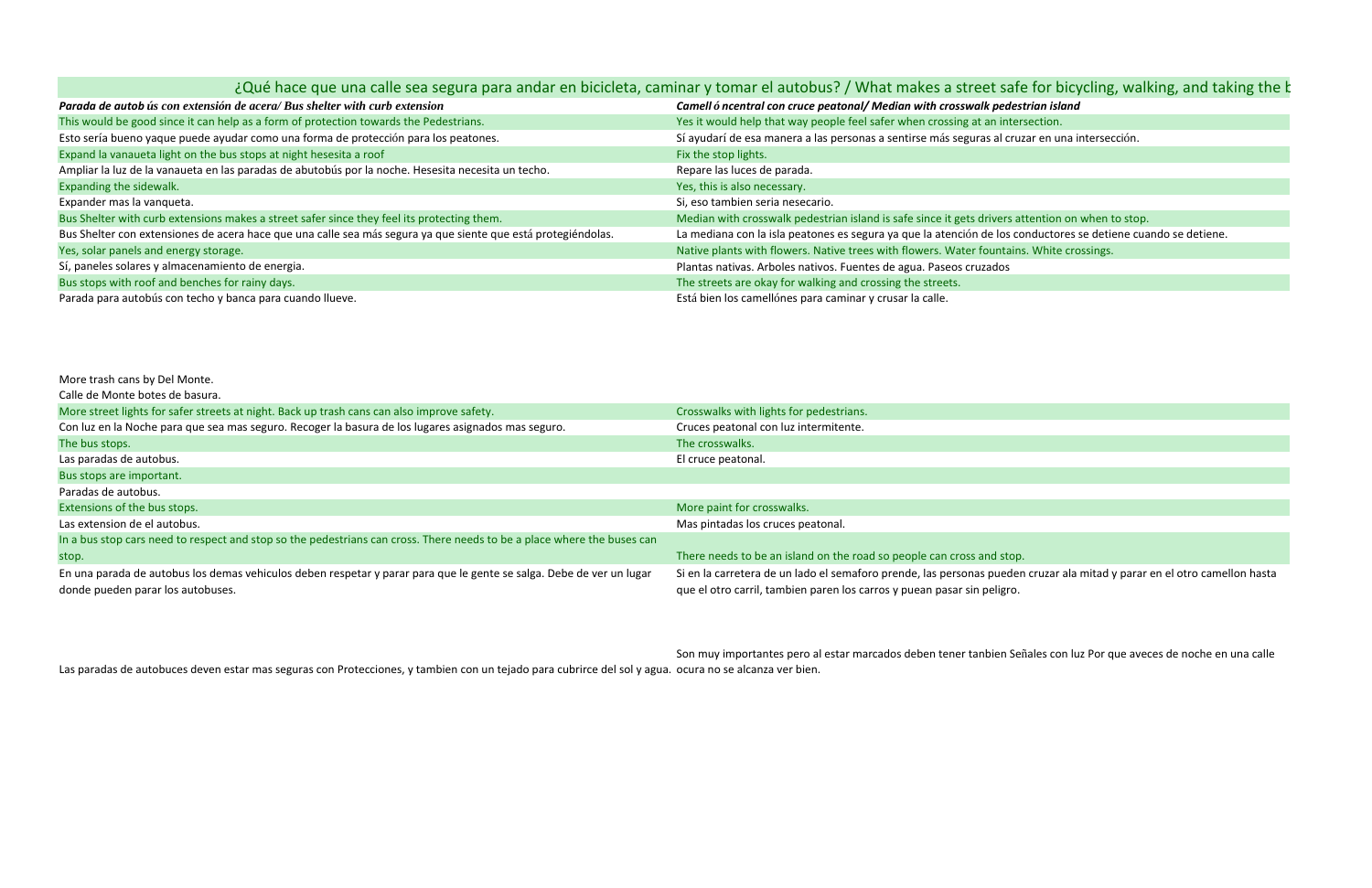*Sem* **á***foro de paso de peatones/ Crosswalk with pedestrian signal*

Yes, this would help reduce accidents since people driving would be aware that such crosswalks are put in place.

Sí, esto ayudaría <sup>a</sup> reducir los accidentes ya que las personas que manejan estarían conscientes de que tales pasos de peatones están en su lugar.

A street light for crossing that is visible for cars to see and safe for families to walk across.

Una luz de calle para cruzar que sea visible para que los vean los autómoviles y segura para que las familias puedan cruzarla.

Yes, this is needed infront of Mcdonalds and the Donat shop.

Si, eso se nesecita enfrente del McDonalds y la tienda de donats.

Crosswalk with pedestrian signal can be useful, yet accidents happen already with these located in the streets.

El paso de peatones con señal peatonal puede ser úntil, sin embargo, los accidentes ya ocurren con estos ubicados en las calles.

Lights at the crosswalks.

Luces en los cruces de peatones.

The crosswalks with minutes for pedestrains.

Los semáforos con minutos para peatones.

Fix the intersection lights. Areglar los semaforos.

The lights are very important. Es muy importante las luces. There needs lights in the main streets. Poner luces de semaforo en la calle principal.

### Cars need to respect the pedestrians crossing along the crosswalks.

Hay veces la luz esta en verde ylas personas pueden cruzar, lo malo es que hay carros que no respetan y dan la vuelta ala derecha y has peligro de accidente <sup>a</sup> la

Es mejor que solo un camellon central de cruze.

# bús?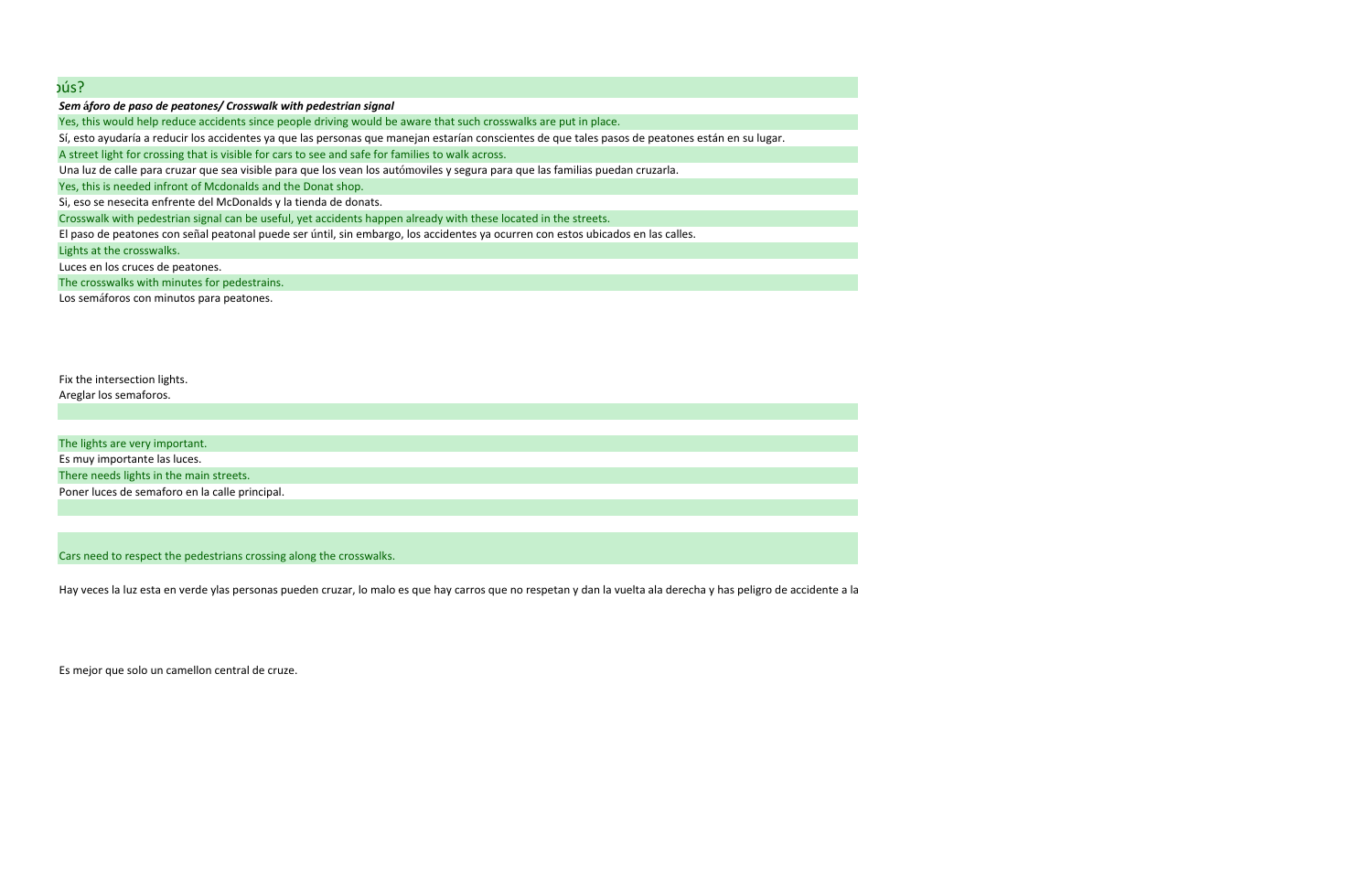#### *Acera amplia con bancas, jardineras, y alumbrado/ Wide sidewalk with with benches, planters, and lighting*

Yes this would be helpful specialy in occasions where someone is out late the lights would help them feel secure.

Sí, esto sería útil, especialmente en los casos en que alguien llega tarde, las luces los ayudarían <sup>a</sup> sentirse seguros.

Lighting during the night on sidewalks.

Iluminación durante la noche en las aceras.

Yes, this would be <sup>a</sup> very nice and would look pretty.

Si, eso estarí<sup>a</sup> muy bien y se miraria mas bonito.

In my opinion <sup>a</sup> street with benches, planters & lighting makes <sup>a</sup> street more attractive to hang out & feel company while people enjoy.

En mi opinión, una calle con bancos, macetas <sup>e</sup> iluminació<sup>n</sup> hace que una calle sea <sup>m</sup>á<sup>s</sup> atractiva para pasar el rato y sentir compañí<sup>a</sup> mintras la gente disfruta.

Native plants.

Plantas nativas.

Yes, this would be <sup>a</sup> very good for people to get benches for sitting.

Si, eso esta bien para que tengan bancas para sentarse

More benches for lights.

Mas bancas para mas luz.

think that it is very important that we have street lights.

Pienso que es indeispensable que en unas calles halla alumbrado.

Seria mucho mejor llamaria mas atencion para salir <sup>a</sup> caminar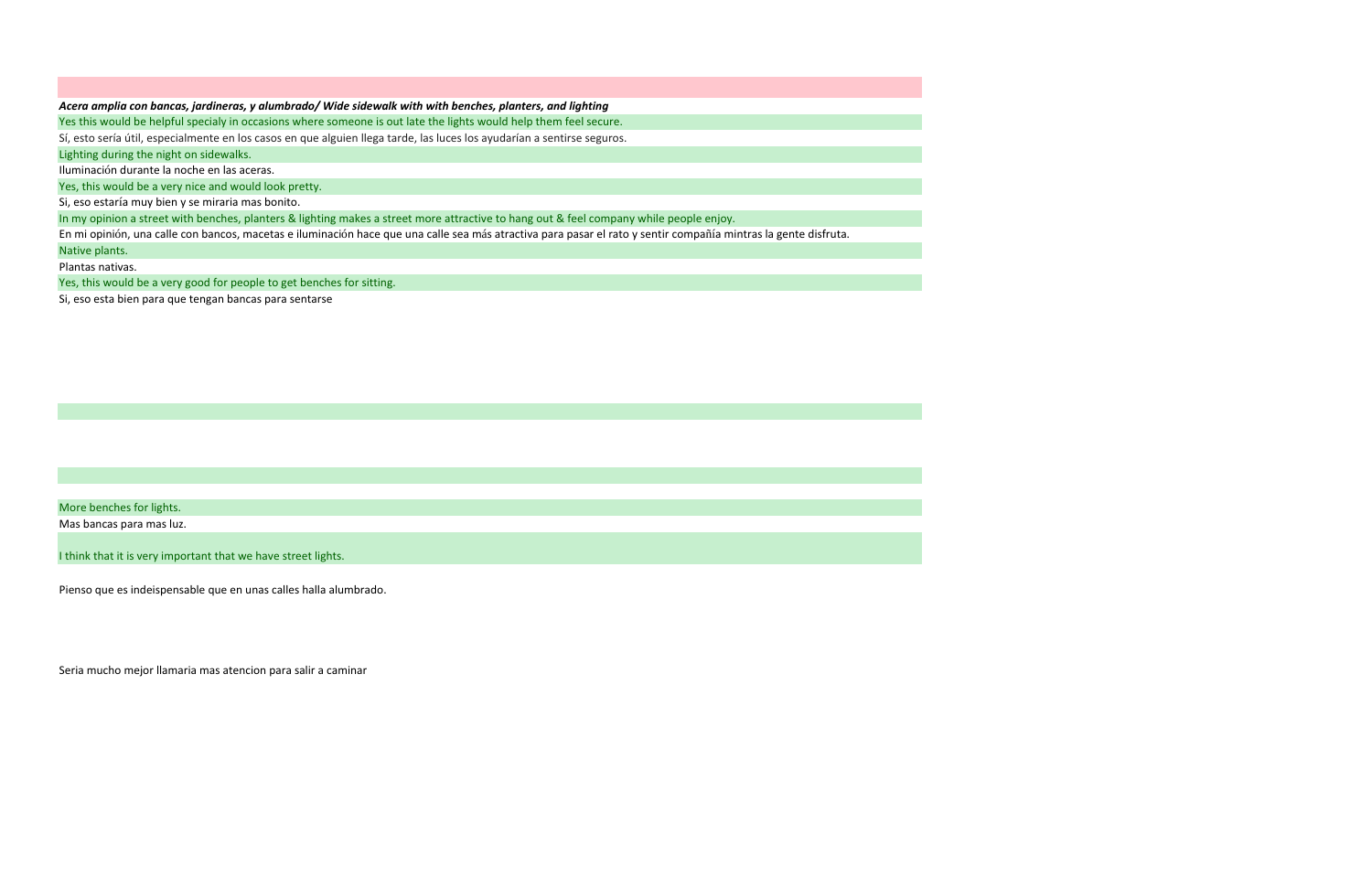| ¿Qué hace que una calle sea atractiva y divertida? / What i                                                                                                |  |  |  |
|------------------------------------------------------------------------------------------------------------------------------------------------------------|--|--|--|
| Extensión de acera / Crosswalk curb extension (bulb-out)                                                                                                   |  |  |  |
| This would help pedestrians since there have been cases where people are hit by a car because of the crosswalk curb being too reduced.                     |  |  |  |
| Esto ayudaría a los peatones ya que ha habido casos en que las personas son golpeadas por un automóvil debido a que el bordillo del cruce de peatones esta |  |  |  |
| bright drownings.                                                                                                                                          |  |  |  |
| N/A                                                                                                                                                        |  |  |  |
| Yes, this is also necessary.                                                                                                                               |  |  |  |
| Si, tambien se necesitaría eso.                                                                                                                            |  |  |  |
| N/A                                                                                                                                                        |  |  |  |
| N/A                                                                                                                                                        |  |  |  |
| Intersection Lights.                                                                                                                                       |  |  |  |
| Luces de intersección.                                                                                                                                     |  |  |  |
| N/A                                                                                                                                                        |  |  |  |
| N/A                                                                                                                                                        |  |  |  |

It is very difficult that some areas to extend the sidewalks. However, it is <sup>a</sup> good idea to make it wider.

Es muy deficil que en lugares ya poblados se esctiendan las aceras, pero donde se va <sup>a</sup> construir es bueno plan <sup>o</sup> banquetas mas grandes.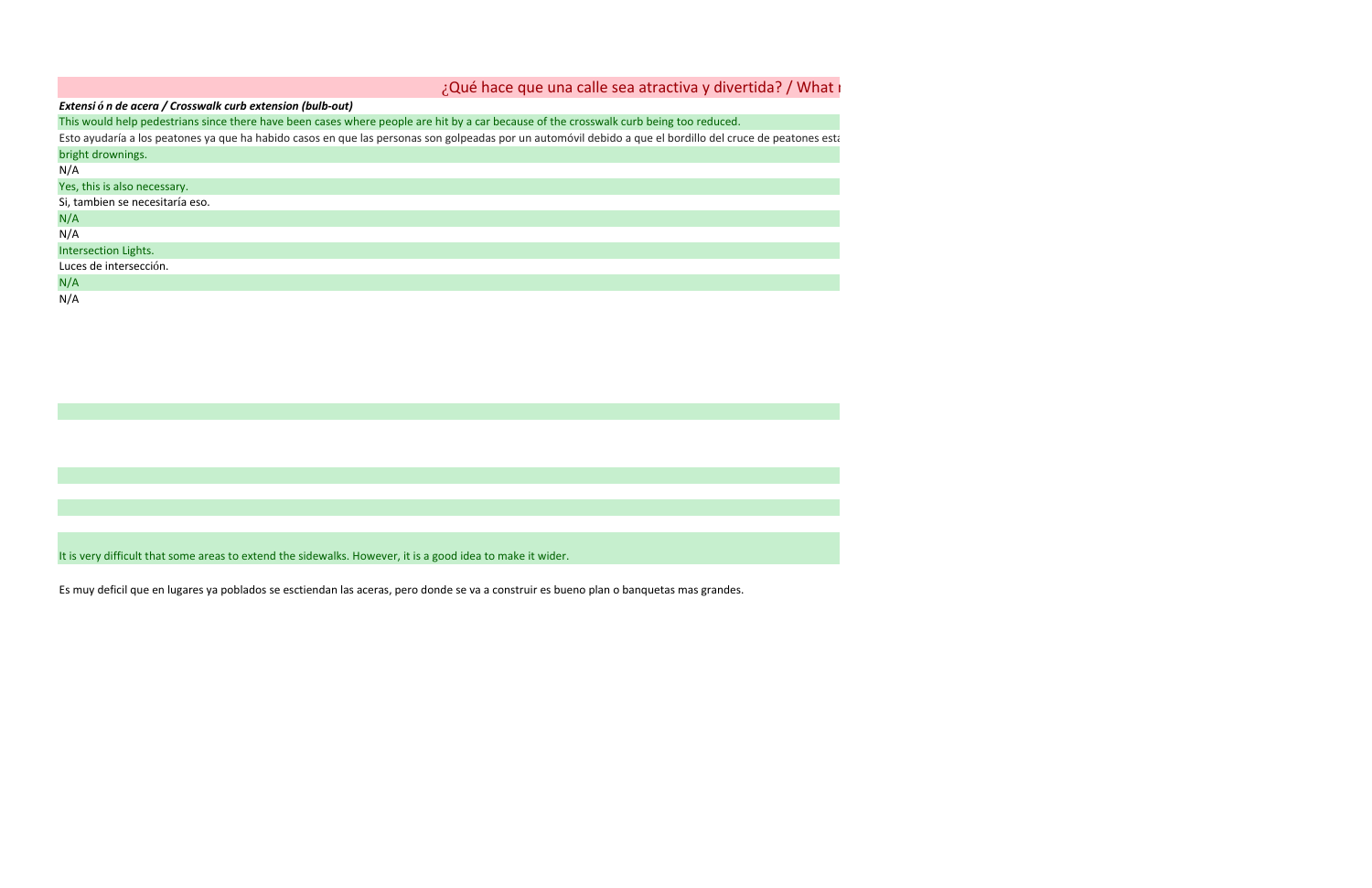Even if it's <sup>a</sup> friendly enviroment the streets can get too packed.

Incluso si se trata de un entorno amigable, las calles pueden estar demasiado abarrotadas.

This looks really nice.

Esto es realmente bonito.

Yes, this would look really nice in Alisal.

Si, eso se miraria muy bien en la Alisal.

Parklet with setting, tables and bike racks get people attention because they hang out and talk in necessary occations.

Un parklet con escenario, mesas y protabicicletas llama la atenció<sup>n</sup> de las personas proque se juntan y hablan en las ocasiones necesarias.

N/A

 $N/A$ 

Yes, this is <sup>a</sup> good idea to have mini parks.

Sí está bien la idea de los mini parques.

That would be nice but I feel like this is impossible to accomplish because this goal is to high.

Seria bueno pero lo creo imposible de cumplir una meta de esa magnitud.

## makes an attractive and fun street?

Mini-parque con asientos, mesas y estacionamiento de bici / Parklet with seating, tables, and bike racks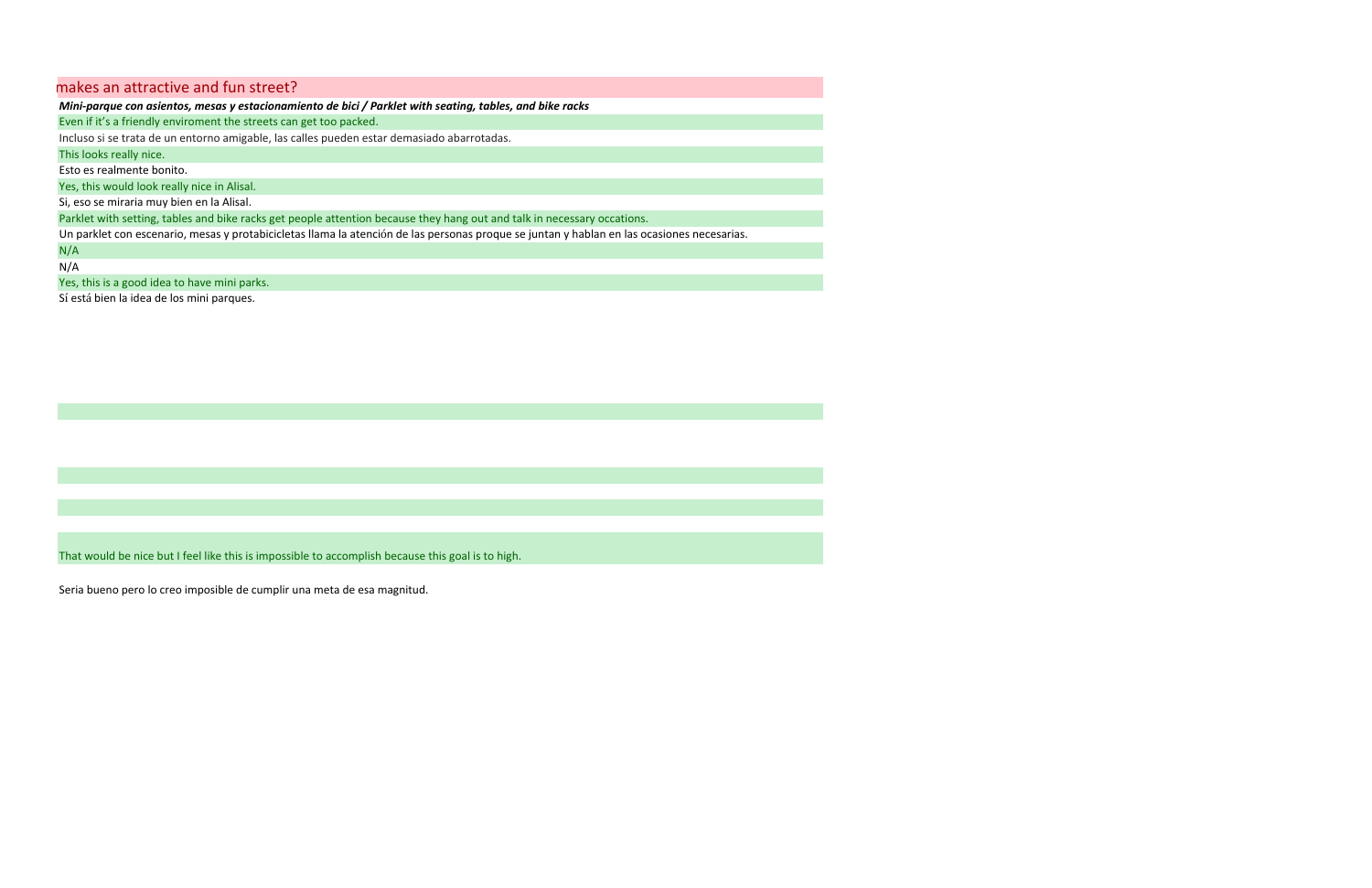| Cruce peatones y árboles de la calle / Enhanced crosswalk and street trees                                                  | Vivienda arriba de tiendas en Salinas / Housing above    |  |
|-----------------------------------------------------------------------------------------------------------------------------|----------------------------------------------------------|--|
| It would make it safer if the crosswalks one enhanced and it would make it a friendly enviorment with trees on the streets. | Not good idea since it will be really bussy and may dist |  |
| Sería más seguro si los cruces de peatones se mejoraran y se convertiría en un entorno amigable con árboles en las calles.  | No es una buena idea, ya que será muy ocupado y pued     |  |
| Yes, let it be visible for cars with bright colors.                                                                         | To be more organized.                                    |  |
| Si, permita que sea visible para automóviles con colores brillantes.                                                        | Ser organizado                                           |  |
| Yes, this would look really nice too.                                                                                       | Yes, this would also look nice.                          |  |
| Si, eso se miraria muy bien tambien.                                                                                        | Si, eso tambien estaria muy bien.                        |  |
| This will be something attractive, but not as much as tables and places where you can go to and relax.                      | No, because it will bother the people living at times.   |  |
| Esto será algo atractivo, pero no tanto como las mesas ya los lugares donde puedes ir y relajarte.                          | No, proque molestará a las personas que viven a veces.   |  |
| Light panels.                                                                                                               | N/A                                                      |  |
| N/A                                                                                                                         | N/A                                                      |  |
| It is good for crosswalks have colors.                                                                                      |                                                          |  |
| Está bien los cruses de colores.                                                                                            | Sí está bien las viviendas arrivade tiendas.             |  |
|                                                                                                                             |                                                          |  |

 $\mathcal{L}^{\text{max}}$ 

|                                                                                                                                     | No one can live there with all the loud noise. |
|-------------------------------------------------------------------------------------------------------------------------------------|------------------------------------------------|
|                                                                                                                                     | No se puede vivir por el ruido.                |
|                                                                                                                                     | No, because there is a lot of loud noises.     |
|                                                                                                                                     | No por que arian mucho ruido.                  |
| It is better if the crosswalks are painted in bright colors so people can see them.                                                 | I don't think it's a good idea.                |
| Es mejor que los cruces de calle este pintado de color para que las personas no olviden cruzar por ahi y los vehiculos se detengan. | Pienso que no es bueno idea.                   |

Definitivo

sing above stores in Salinas d may disturb with their lifes. ado y puede molestar con sus vidas.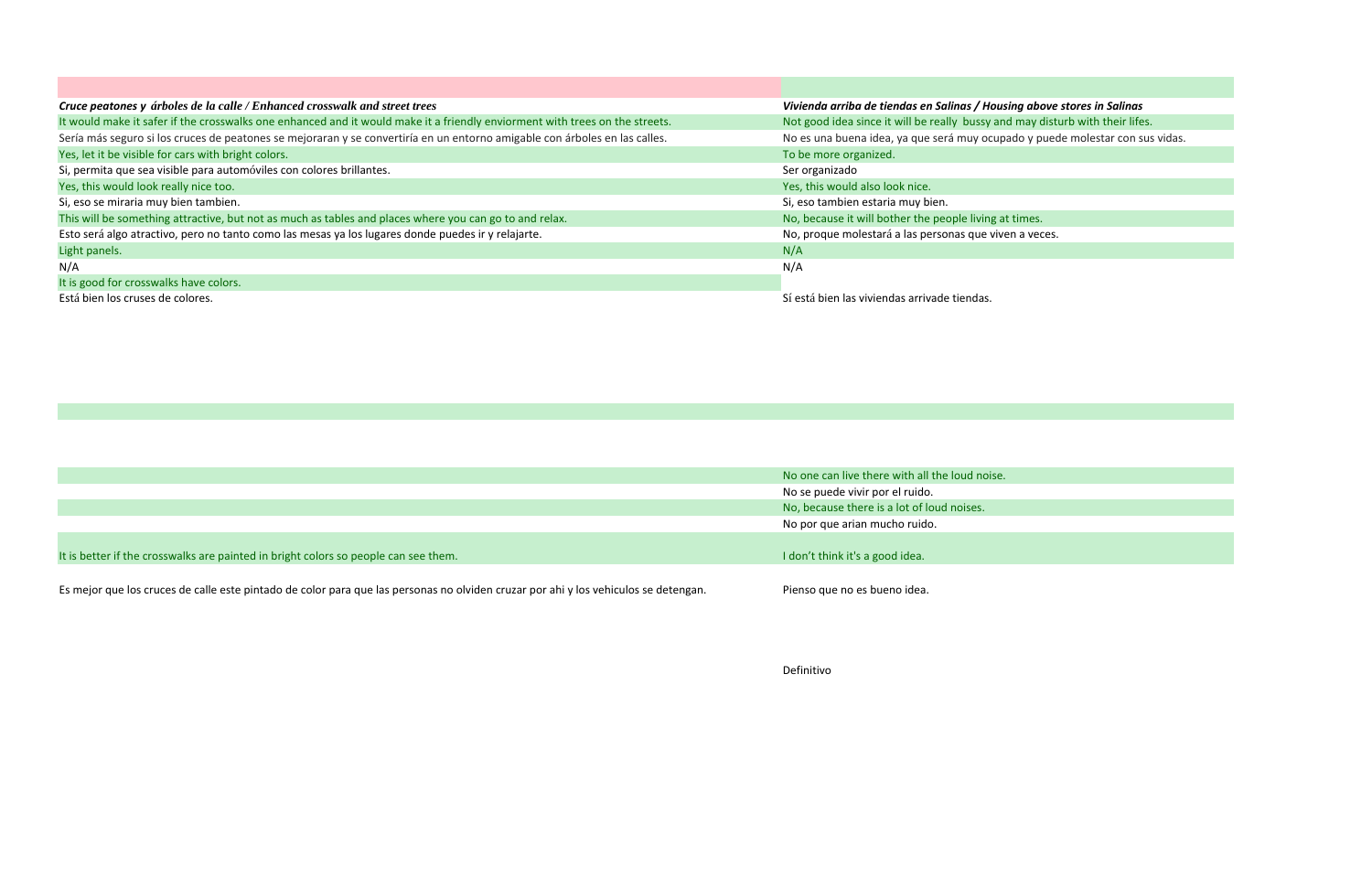| ¿Cómo quieres que se vea el desarollo en nuestras principales calles? / What do you want                                                                   |  |  |  |
|------------------------------------------------------------------------------------------------------------------------------------------------------------|--|--|--|
| Mezcla de usos a peque ña escala / Small- scale mixed use                                                                                                  |  |  |  |
| It's good to have more housing but also it should be consider to have lower prices since we are living in a small-scale mixed housing.                     |  |  |  |
| Es bueno tener más viviendas, pero también se debe considerar que tienen precios más bajos ya que estamos viviendo en una vivienda mixta a pequeña escala. |  |  |  |
| N/A                                                                                                                                                        |  |  |  |
| N/A                                                                                                                                                        |  |  |  |
| Yes, this would also look nice.                                                                                                                            |  |  |  |
| Si, eso estaria muy bien.                                                                                                                                  |  |  |  |
| Yes, because it will attract people since we rarely see these around.                                                                                      |  |  |  |
| Si, porque atraerá a las personas, ya que rara vez las vemos.                                                                                              |  |  |  |
| N/A                                                                                                                                                        |  |  |  |
| N/A                                                                                                                                                        |  |  |  |
|                                                                                                                                                            |  |  |  |
| N/A                                                                                                                                                        |  |  |  |

It would be <sup>a</sup> bad idea if people think that lving like that would be cheaper.

Seria mala idea ya que las personas pensaran que el dolar seria igual y mas inconiodo.